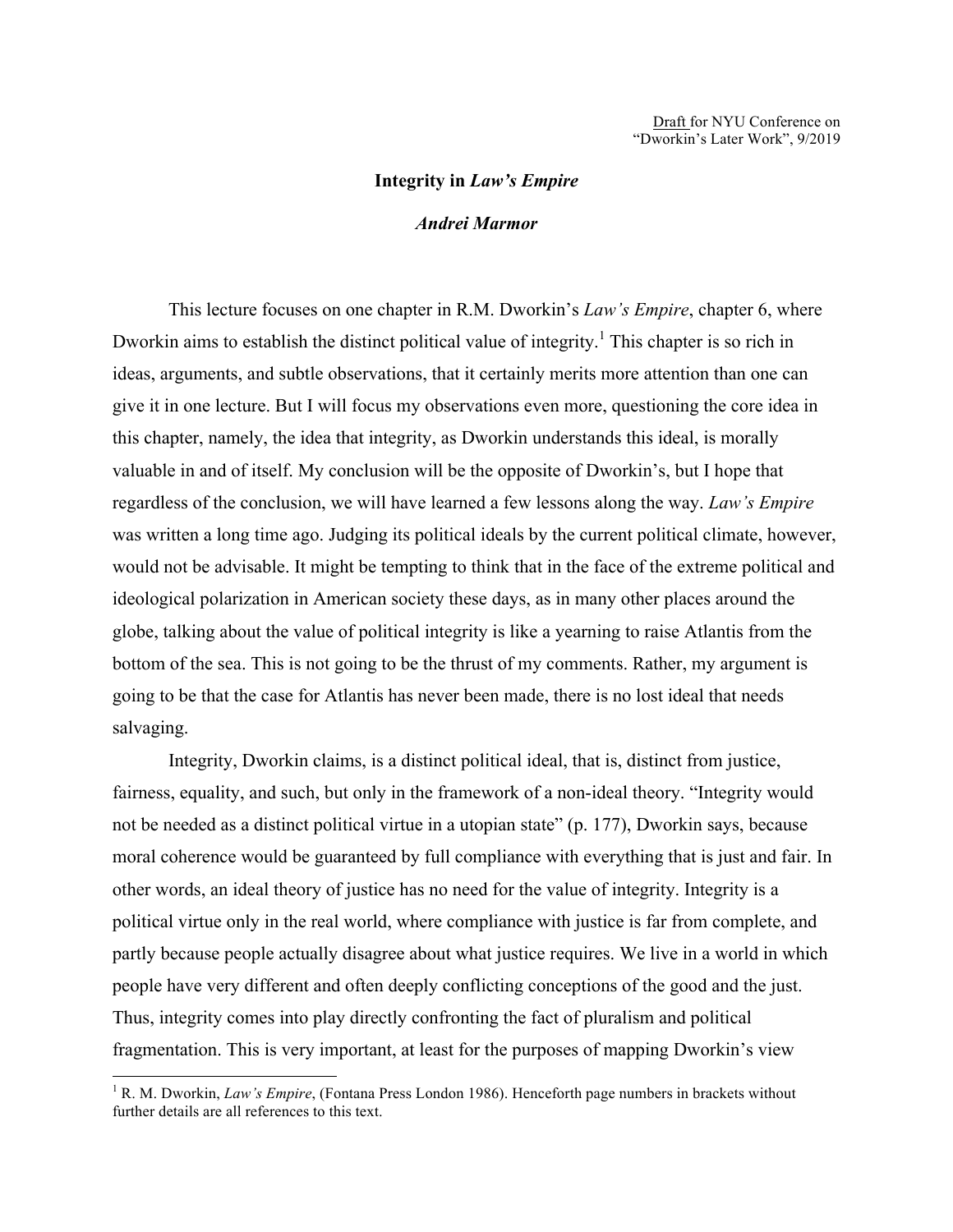within the larger picture of liberal theories of justice. When confronting the fact of pluralism, the fact that different segments of society actually have deeply conflicting and irreconcilable conceptions of the good and the just, liberal political philosophy opted for two main kinds of views. According to perfectionist liberalism, pluralism should be celebrated as morally valuable, something that makes both our communal and personal lives richer and more valuable, even if, practically speaking, difficult to manage.2 According to a *political liberalism*, justice should stay out of conceptions of the good, focusing on how to manage our communal lives justly and fairly without endorsing any controversial moral conceptions.<sup>3</sup> Needless to say, both versions of liberalism face difficult challenges. The former view faces difficult questions about the possibility of reconciling perfectionism with value pluralism; the political version of liberalism faces difficult questions about whether justice can have robust enough foundations without morality. Be this as it may, Dworkin's ideas about integrity position him as advocating a third option, at least in the realm of non-ideal theory. Facing the fact of pluralism, and without denying potential valuable aspects of it, Dworkin asks us to construct and interpret our political institutions *as if* they speak with one voice, as if the rights and policies political institutions promote and protect all stem from a coherent set of principles, a set of principles that can be endorsed by a single moral agent.

To be sure, integrity is not a substitute for justice and fairness. Ideally, society should be just and fair. In the non-ideal world, integrity is an additional, though distinct value, and as such, it may compete with justice and presumably other moral requirements. In other words, Dworkin does not deny that integrity may lose out to competing values under particular circumstances. But he does insist that integrity is an important political virtue in and of itself. What role can integrity play in politics? Dworkin mentions two main domains: adjudication and legislation. The most obvious practical role of integrity is in the domain of common law adjudication, where judges are required to interpret the law in ways that would strive to make the law as morally coherent as possible. But the value of integrity also applies to law making, that is, to considerations of policy and promotion of the good. Political action should be based on reasons that take the overall moral coherence of existing laws and policies as a serious consideration that may council in favor or against particular decisions. In other words, integrity has a role to play

<sup>&</sup>lt;sup>2</sup> See, for example, J. Raz, *The Morality of Freedom*, (Oxford 1986).<br><sup>3</sup> J. Rawls, *Political Liberalism*, (Columbia Univ Press, 1993). For an excellent account of the conflict between these two approaches, see for example, J. Quong, *Liberalism Without Perfection* (Oxford, 2010).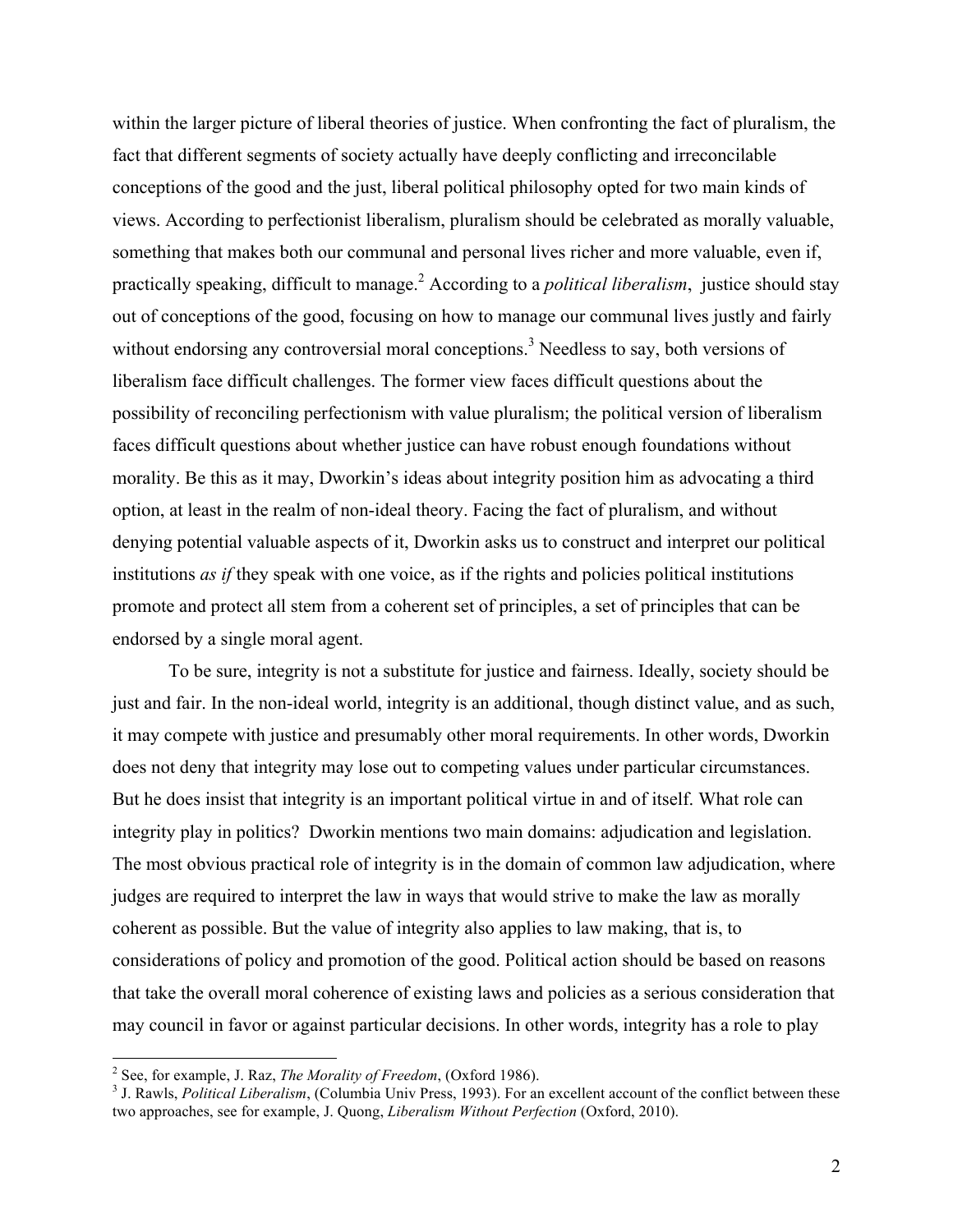not only in the interpretation of existing law, but also in creating new laws and policies; it is a broad political virtue, applying to legal and political decisions across the board.

So what is this political virtue of integrity? A simple answer is that integrity is moral coherence or, rather, the coherence of the fundamental moral principles that justify the relevant moral, political and legal past decisions in a given domain. Political decisions comply with the value of integrity when they flow from the best overall justification of the relevant practical domain. A decision would violate integrity in case it cannot be subsumed under a morally coherent world view given the best interpretation of prior decisions and commitments. I say that this is the simple answer because it's only part of Dworkin's overall theory of integrity. If all there was to the virtue of integrity is the value of moral coherence, few would have serious qualms about it. Surely anything that is more coherent than its alternative has something going for it. It is difficult to envision our ways of thinking about the world, be it in the moral domain or any other, without acknowledging that coherence is valuable. At the very least, we would should concede that incoherence is a sign of trouble, indicating that something is not quite right. But this minimalist conception of integrity doesn't capture Dworkin's view. In his view the value of integrity is much more foundational, and one that is closely tied to political legitimacy. And this is where things get really complicated and, I should say, rather controversial. According to Dworkin, integrity is the glue holding together ideals of a true political community, where people have genuine associative obligations, and the legitimacy of political authority. So integrity is doing a lot of work for Dworkin, and in ways that are complicated, sometimes difficult to follow, and certainly controversial.

I will try to approach Dworkin's complex argument in two main steps, following, roughly, Dworkin's two main arguments for the distinct value of integrity. The first, and more direct argument, is based on what Dworkin takes to be the grounds for rejecting "checkerboard laws". The second argument is the one that ties the value of integrity to political legitimacy by way of articulating the value of integrity in light of its affinity with Fraternity, the idea of a "true community", and the associative obligations such communities engender.

## 1. Checkerboard laws.

Dworkin's first main argument for the distinct value of integrity goes by way of answering the question of how can we possibly explain our instinctive objection to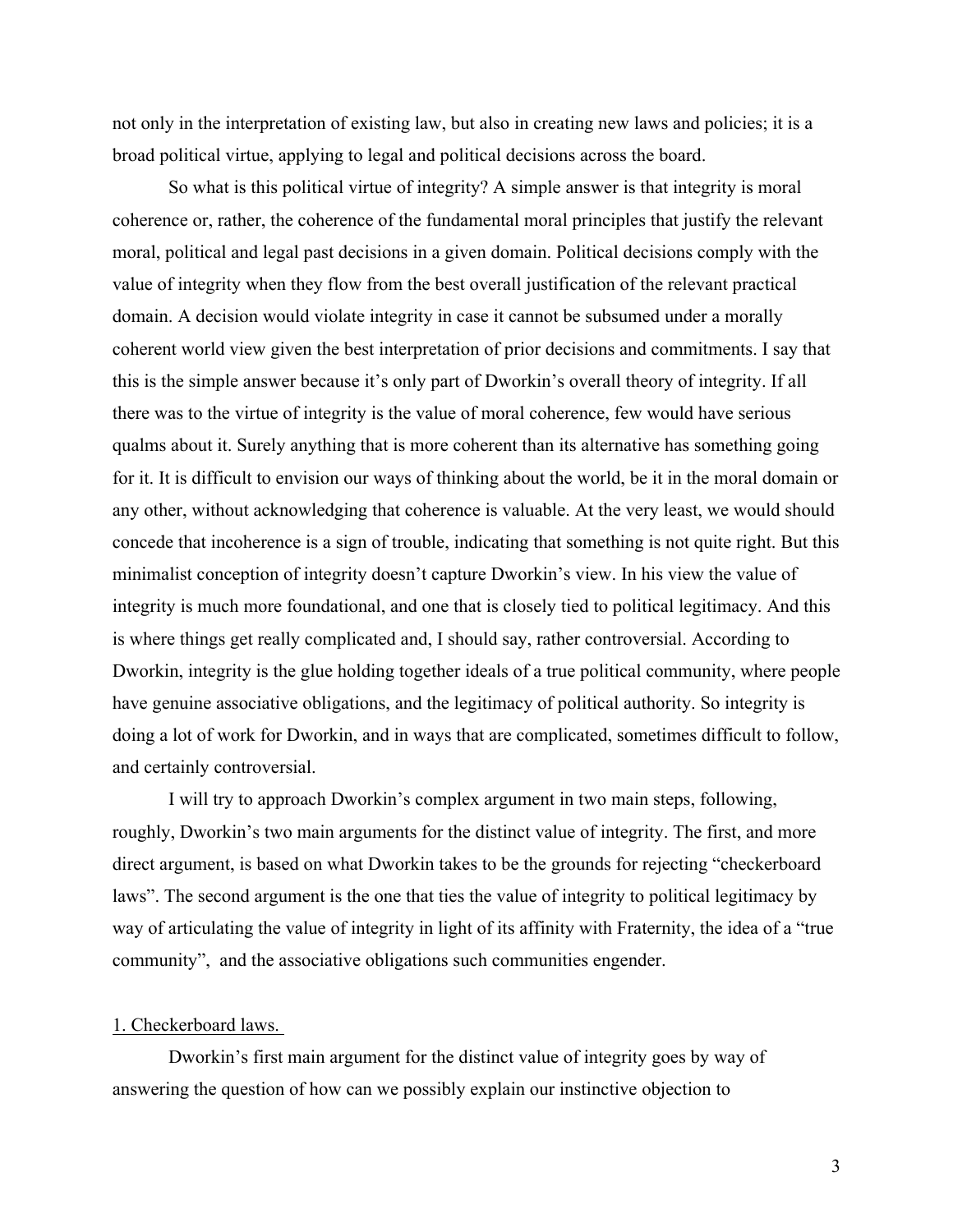"checkerboard laws", unless we assume that what's wrong with them is that they violate integrity? (pp. 178-184) Let us follow Dworkin's famous example of a hypothetical checkerboard law. American society is deeply divided about the permissibility of abortions. Roughly about half of the population believes that women have a right to decide what to do with their bodies and with their own lives, and thus they have a right to decide whether to carry on with a pregnancy or whether to terminate it. The other half believe that abortion is murder, and since nobody has a right to commit murder, women have no right to abortion. There is, clearly, no easy compromise between these two opposing views, but it is one of those areas in which some public authoritative decision has to be made. So let us assume that a law is passed whereby women who were born on even days of the month get to have a right to abortion, and women born on uneven days are denied this right. This would be a paradigm of a checkerboard law, Dworkin says. Even if we understand this law as a painful compromise, it is the kind of compromise that nobody can live with, we would all find it outrageous and unacceptable. And of course we can generate similar hypotheticals of checkerboard laws about almost any morally controversial issue. But how does it support the idea that integrity is valuable? Dworkin claims that the best explanation for our instinctive objection to such checkerboard laws consists in their patent violation of our commitment to integrity. No moral agent can possibly think of this solution as one that would reflect her own views about the appropriate way of solving the moral conflict. (pp. 183-4)

But this is far from obvious, as Dworkin himself seems to admit. Some checkerboardlooking solutions to tough choices are quite acceptable, even morally required. As an example, Dworkin gives the choice between saving some people from a catastrophe, selected at random, or saving none. (p. 181) Surely, we would think, saving some, even if randomly chosen, is better than saving none, perhaps even morally obligatory. And this teaches us at least one thing: that what makes checkerboard laws bad is not simply the arbitrary distinctions they are based on. Many sensible laws and policies are based on choices that are morally arbitrary, but for reasons that are not themselves arbitrary in any sense. We need to make a decision about the right voting age, and for various reasons of practicality and law enforcement, the voting age is better set at a precise age, say, exactly 18. The date is arbitrary and bound to result in some over and some under inclusiveness relative to its underlying rationale. But there is nothing amiss here, it's a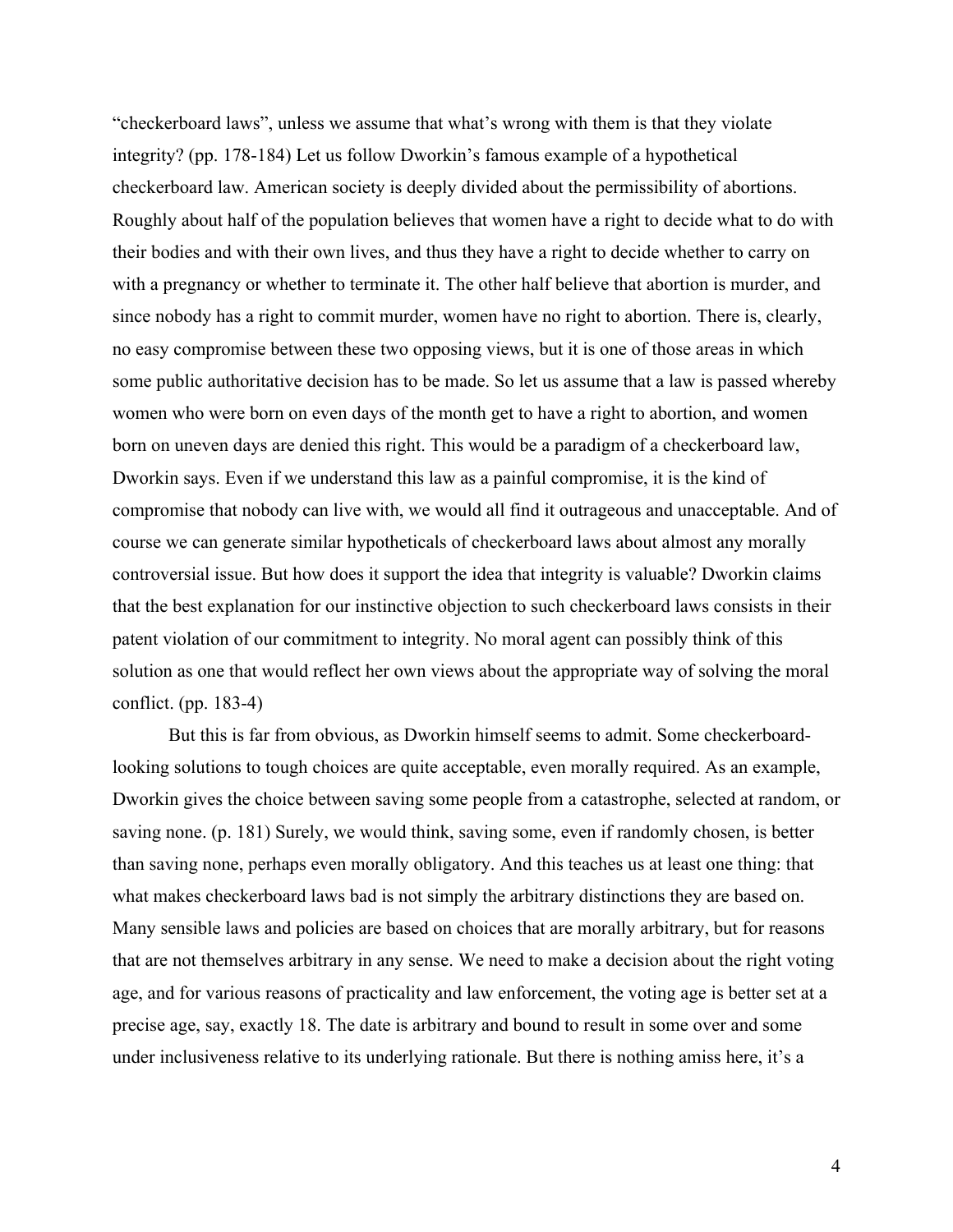perfectly sensible solution to a problem of vagueness.<sup>4</sup> So the issue here is not about the arbitrary nature of the factor that makes the distinction between having a right to something and not having it. Clearly Dworkin is aware of this. What we find objectionable about the right to abortion hypothetical has something to do with the fact that it incorporates a compromise between conflicting principles in a way that seems to be profoundly incoherent, morally speaking. Rescuing some rather than none is a compromise, but one that a single moral agent would find coherent with her views about the relevant values in play. Granting abortion rights to women on the basis of their accidental birth date does not seem to be such a compromise; it cannot be endorsed by a single moral agent in ways that would be coherent with her deeply held values.

But this is actually far from clear. Is it necessarily morally incoherent to compromise with your own deeply held values in order to secure some partial implementation of other values you that you hold even more important or urgent? Consider the real life example of the draft lottery during certain phases of the Vietnam war. It is very similar to Dworkin's checkerboard law; people were drafted to fight in a bloody war on the basis of a lottery. I am not suggesting that the draft lottery was justified at the time, or that it is generally a good idea. But think about it from the point of view of someone who thought that the Vietnam war was an unjust war and should not be fought. Suppose that person is given a choice between universal conscription and the lottery draft; wouldn't she be morally justified in thinking that saving some from the draft – chosen at random -- is better than saving none? And if that is so, wouldn't we think that a lottery system is, at least prima facie, fair? If you think that this is a coherent position, you would be hard pressed to explain the difference between the draft lottery and the abortion checkerboard law. Suppose you hold the view that women should have a right to abortion, but your view is not going to be implemented. So you are given a choice: either prohibition of abortions across the board, or have something like Dworkin's checkerboard law. It does not strike me as morally incoherent to prefer the latter; saving some might be better than saving none. And the same goes for the opposing view; it is not morally incoherent to think that prohibiting some murders is better than prohibiting none. In both case, there is some sense that if you cannot have it all, saving some people from serious rights' violations or harm is better than saving none. Needless

 <sup>4</sup> For a detailed explanation of the arbitrariness involved here and its relation to vagueness, see my *The Language of Law* (Oxford 2014), ch 4.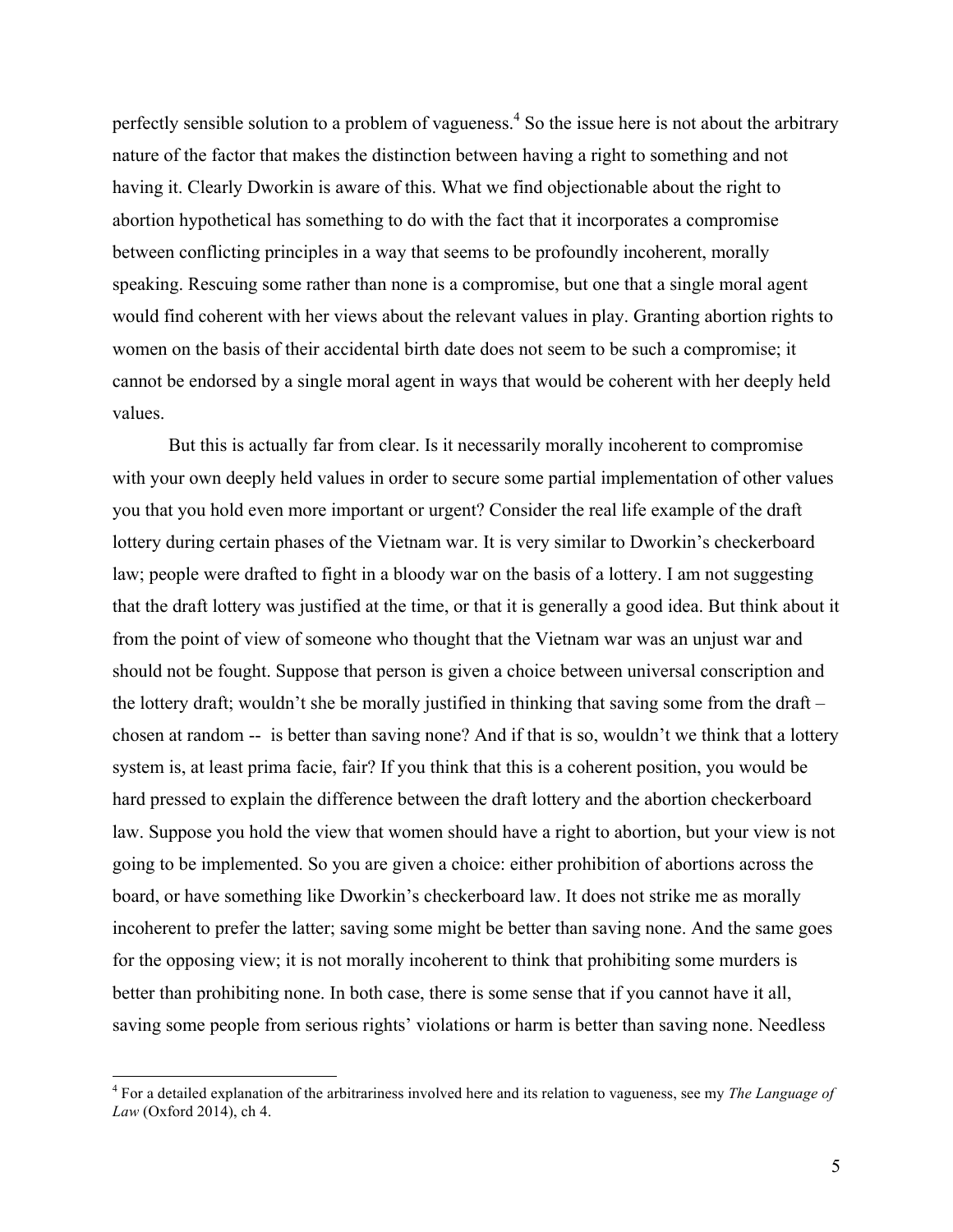to say, in both cases there might be better ways to make the choices, even if arbitrary; so I'm not suggesting that these checkerboard laws are good or overall justified. But I am suggesting that it is far from clear what makes them violate integrity. It is often the case that if a choice between opposing positions has to be made and a compromise needs to be reached, compromises based on some lottery system are not morally incoherent.<sup>5</sup>

I would certainly agree with Dworkin, however, that certain compromises on moral issues are extremely problematic. In some matters of outmost moral importance, it may be rational to lose it all instead of compromising, hoping to win another day.<sup>6</sup> Or, perhaps in some extreme cases, it might be morally impermissible to compromise, no matter what. I am not suggesting this as a general principle, for sure, nor would Dworkin for all I know, but it is the case that some moral compromises are very difficult to live with. These are always very tough decisions, often involving tragic choices; and part of what makes them tragic is the fact that choosing the lesser evil is not always the morally right thing to do. If presented with the tragic choice of either killing one innocent person myself or letting two innocent people die, I am not sure what choice I would make. But I am sure that whatever choice I made, I would feel deeply troubled by it. Either way, I don't see how the value of integrity, as Dworkin understands it, is really in play here. There is nothing morally incoherent in compromising with your own deeply held moral values for the sake of securing a greater or more pressing moral good. And if you face a tragic choice, where all feasible options are morally impermissible, including the choice of the lesser evil, integrity (in Dworkin's sense<sup>7</sup>) is not going to help you.

So if it is not the violation of integrity, what makes a checkerboard law wrong, if and when it is? There are quite a few options, actually, depending on the circumstances of the law and the kind of checkerboard solution it implements. In some cases, as I indicated, it is morally better to refuse a compromise, hoping to win at some later stage, even if the refusal to compromise involves serious moral sacrifice. In other cases, much more sensible compromises

 $<sup>5</sup>$  It is quite possible that we tend to be more receptive to choices made by lottery if the lottery is actually conducted</sup> after the decision to have it, than lotteries based on past events (as in the case of the abortion example). But there is no principled distinction between the two.

 $\frac{6}{7}$  This would seem to be particularly apt when the sacrifice is self-imposed to the benefit of others.<br><sup>7</sup> B Williams famously argued that some notion of personal integrity is in play here, when you are forced to c the lesser evil in spite of your own moral convictions, but that's a very different conception of integrity. What Williams calls integrity is very different from the value Dworkin argues for here. See Smart & Williams, *Utilitarianism for and against*, (Cambridge U Press, 1973, at 108ff)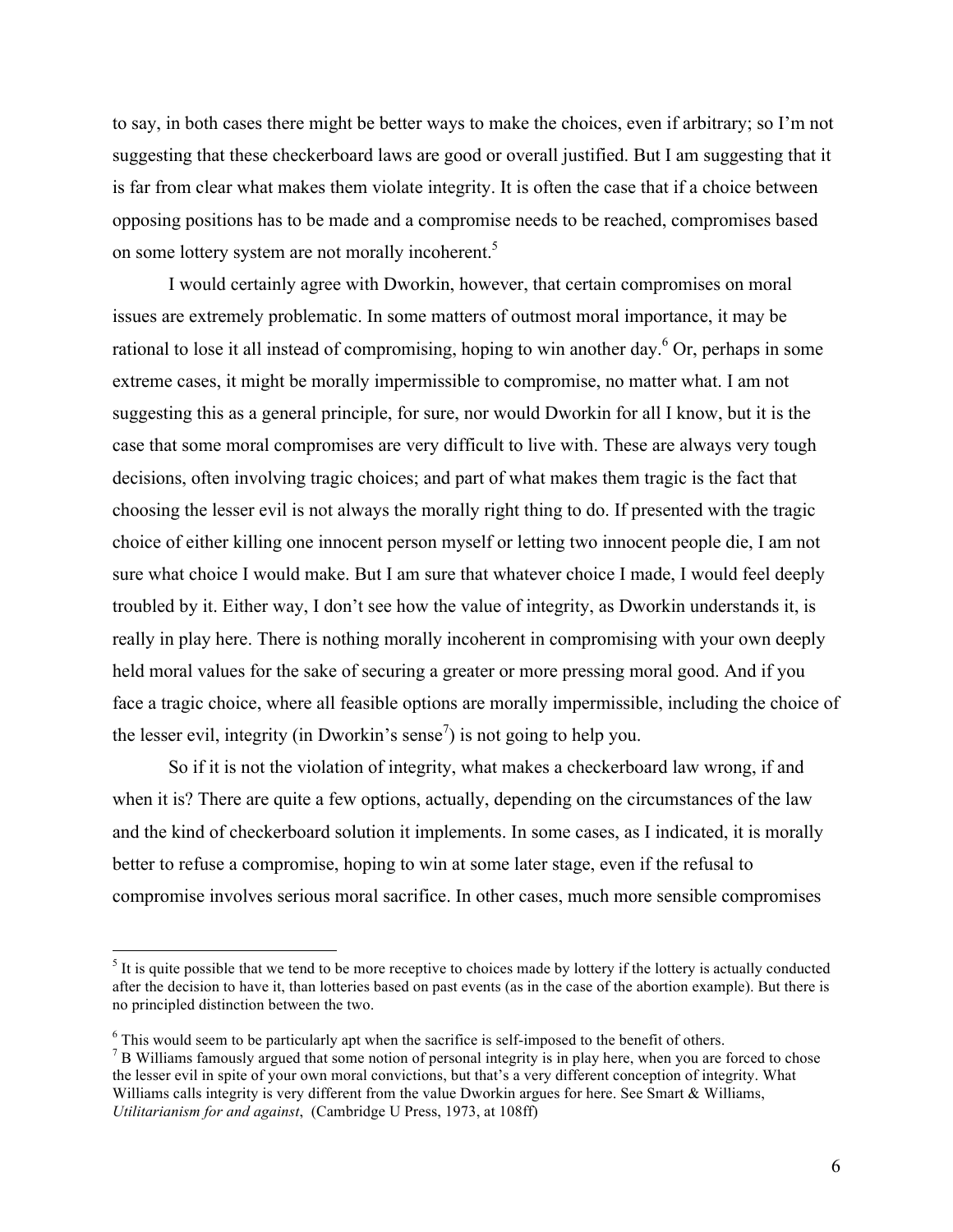can be reached. Lottery is a very crude option, and other, more reason-sensitive solutions might be available. In the abortion case, for example, if some compromise is absolutely necessary, it might make much more sense to compromise on allowing abortions under certain conditions and forbidding them in others, taking into account such factors as age, socio-economic background, the availability of family support, and things like that. It would still be a compromise, for sure, and one which both sides would have strong reasons to resist, but surely such solutions are better, in this case, than a lottery systems. In other words, it seems to me that our reasons to oppose checkerboard laws have a lot to do with the availability of better solutions and very little, if anything, with the value of integrity.

## 2. Fraternity

Dworkin's second argument for the value of integrity is much more complex. It is based on the idea that a commitment to integrity is constitutive of a "true community", which in turn is constitutive of associative obligations, and in the case of a political community, the relevant associative obligations are constitutive of or, at least necessary condition for, political legitimacy. So there are many moving parts here and we need to proceed with caution, and some patience.

Let me start by an attempt to reconstruct the argument somewhat formally. So here's how it goes, as far as I can tell:

(1). A society that accepts integrity as a political virtue thereby becomes a "true community" (p. 188)

(2). Under some additional conditions, members of a true community incur associative obligations towards each other. (p.196)

The additional conditions are (pp. 199-201):

a. Members regard the associative obligations as special, holding distinctly within the group.

b. Members of the group accept these responsibilities as personal, owing to other members of the community.

c. Members regard their responsibilities to other members as flowing from a general concern for the well-being of others in the group.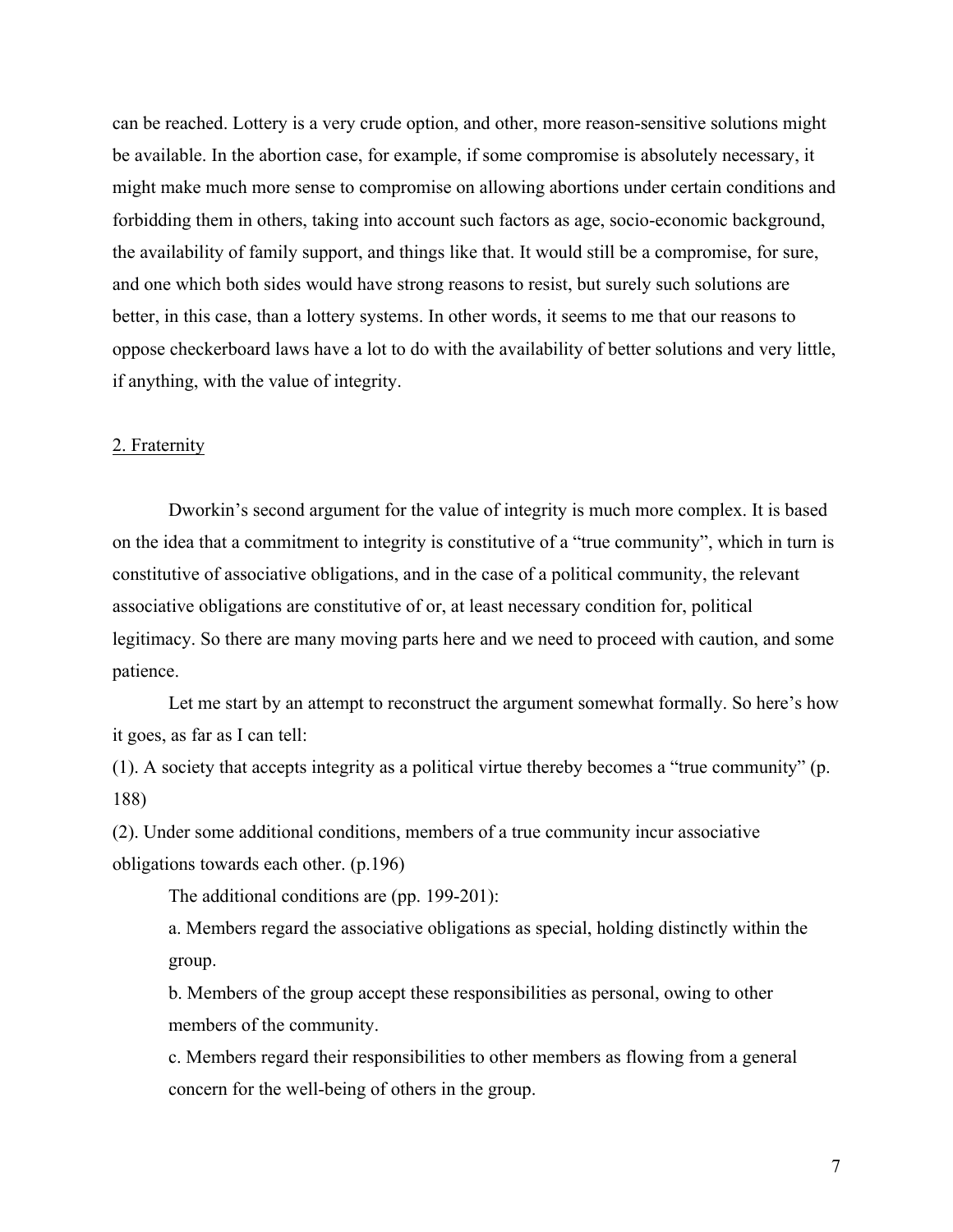d. The concern for other members of the group is equal concern, nobody is regarded as inherently less worthy than others. $8<sup>8</sup>$ 

(3). In a political true community one of the most important associative obligations is the obligation to obey the law. (p. 208)

(4). State authority is legitimate if its citizens have a general obligation to obey its coercive decisions. (p. 191)

(5). Therefore, integrity plays a crucial role in legitimizing the use of coercive force in political communities.

As one can see, this is a very ambitious argument, and one that puts the value of integrity front and center in the age old debates about political obligation and the legitimacy of political authority. Before we move on to unpack this argument and focus on some of its crucial steps, let me say that there is, initially, something odd about the idea that integrity would have this major role to play in legitimizing political authority. As we noted earlier, Dworkin explicitly admits that integrity is a distinct political value only within non-ideal theory. An ideal theory of justice has no need for the virtue of integrity. But if political legitimacy depends, as Dworkin claims, on commitment to integrity, it means that an ideal theory of justice has either no need, or else no tools, for justifying political legitimacy. Which is a bit odd, if you think about it. Even ideal theories of justice, such as Rawls's *A Theory of Justice*,<sup>9</sup> would need to include some account of what makes political authority legitimate, when it is, and under what conditions. But if those conditions need not refer to integrity, as ex hypothesis in an ideal theory they need not, then integrity cannot have the kind of foundational role in legitimizing political authority as Dworkin alleges here. Or else, we would have to say that an ideal theory of justice cannot account for political legitimacy, it does not have the essential tools for it. The latter option does not sound plausible to me. But I will let this pass, and move on to discuss some of the details of Dworkin's argument, assuming as Dworkin does, that we are working within the framework of a non-ideal theory.

<sup>&</sup>lt;sup>8</sup> I must admit that I find this equality condition somewhat ad hoc. If it is meant to impose a necessary condition on the moral permissibility of communal associations, something that constrains the kind of associations worthy of moral respect, then a condition of equal concern should only be one of those constraints, not the only one. A neofascist organization might be very egalitarian with respect to its members but hardly the kind of association worthy of moral respect.

 $^{9}$  (Oxford, 1971).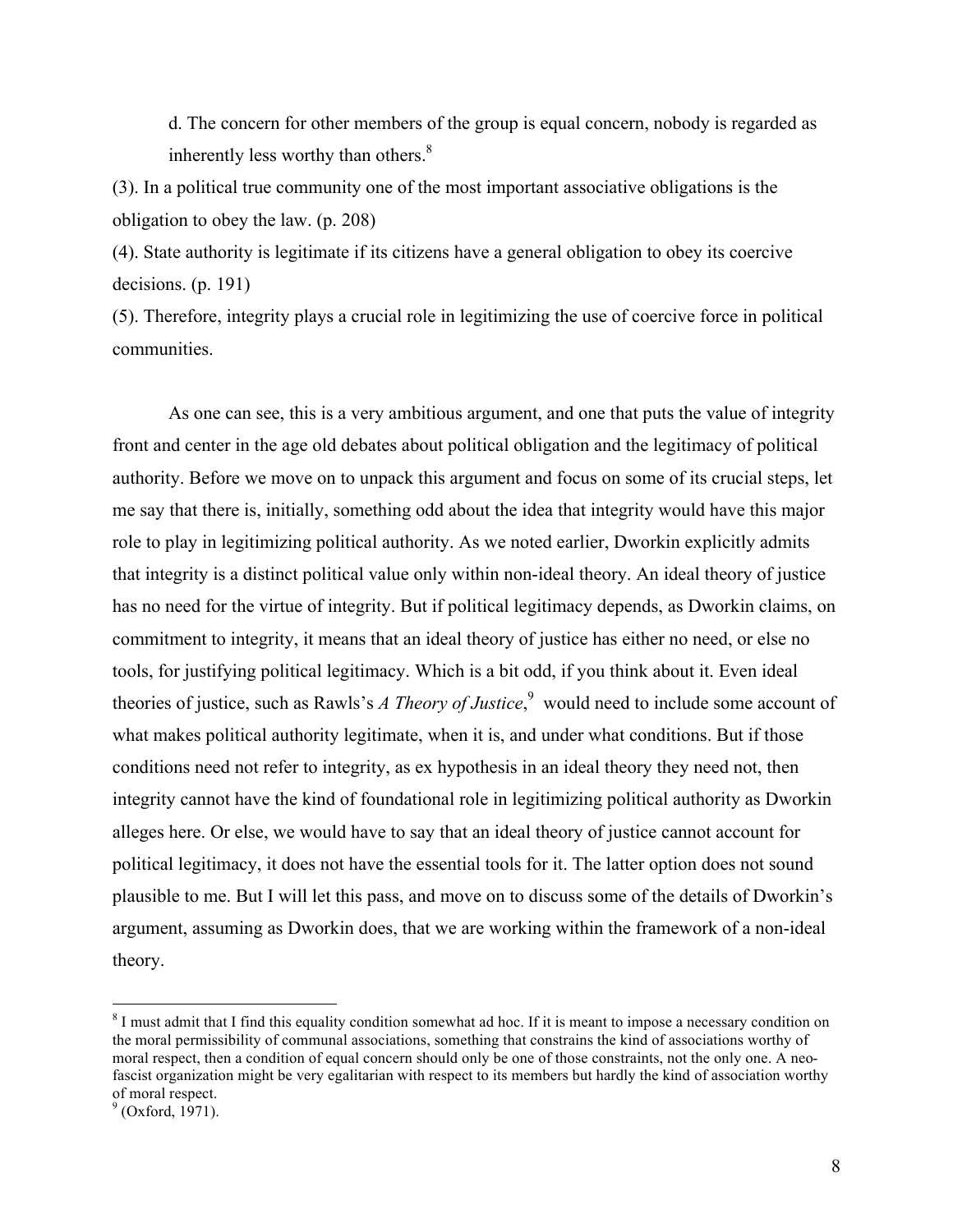It is undeniably true that in numerous contexts and to various degrees, we incur associative obligations. Certain things we are obliged to do (or to refrain from doing) in virtue of the fact that we happen to belong to some group or association, be it family, friendship, profession, neighborhood we live in, social groups we associate with, and yes, perhaps even a nation or a state. Furthermore, Dworkin, I believe, is quite right to argue that associative obligations of this sort do not necessarily depend on choice or consent. Associative obligations can be genuine and binding even if one had no choice in joining the association or consent to its demands. In fact, as Dworkin rightly notes, our associative obligations to members of our family, that many of us would take to be rather important, are matters of the least choice or initial consent. (p. 198)

Associative obligations ought to depend, however, on one's ability to leave the association or detach from it in the relevant sense, without having to incur unreasonable costs.<sup>10</sup> I don't see how without this crucial caveat one could reconcile the force of associative obligations with the fundamental importance we attach to personal autonomy and, more generally, the ideal of freedom. Consider, for example, the idea of friendship. Dworkin gives this example to demonstrate that even friendship, which might be thought to emerge by choice, is not necessarily like that. We end up with friendships and similar attachments often very gradually, almost accidentally sometimes, and find ourselves bound by obligations of friendship regardless of some choices we had made, or not, long time prior. I agree with this; but we would not think that obligations emerging from friendship are binding unless we also thought that one is always free to end such relationships or detach from them at will, without having to incur unreasonable  $costs.<sup>11</sup>$ 

If I am right about this, it creates a serious problem for associative obligations in the political context. Most people have very limited abilities to leave the state in which they live, and even less of an ability to move to a place where no such associative obligations are presumed. Notice that I am talking about the practical ability to immigrate, not its formal availability.

<sup>&</sup>lt;sup>10</sup> Obligations to one's children might be thought to be an exception; but I doubt that a caregiver's obligations to a child in their care is an example of associative obligation, so I'm not sure that this is really an e

 $11$  Notice that I am referring to *unreasonable* costs. Some personal costs are often involved in detachment from a long held association, including friendship, of course, but these costs can be reasonable, given the circumstances and other relevant factors. It is only when the cost is unreasonable relative to what is at stake that a right to exit is violated.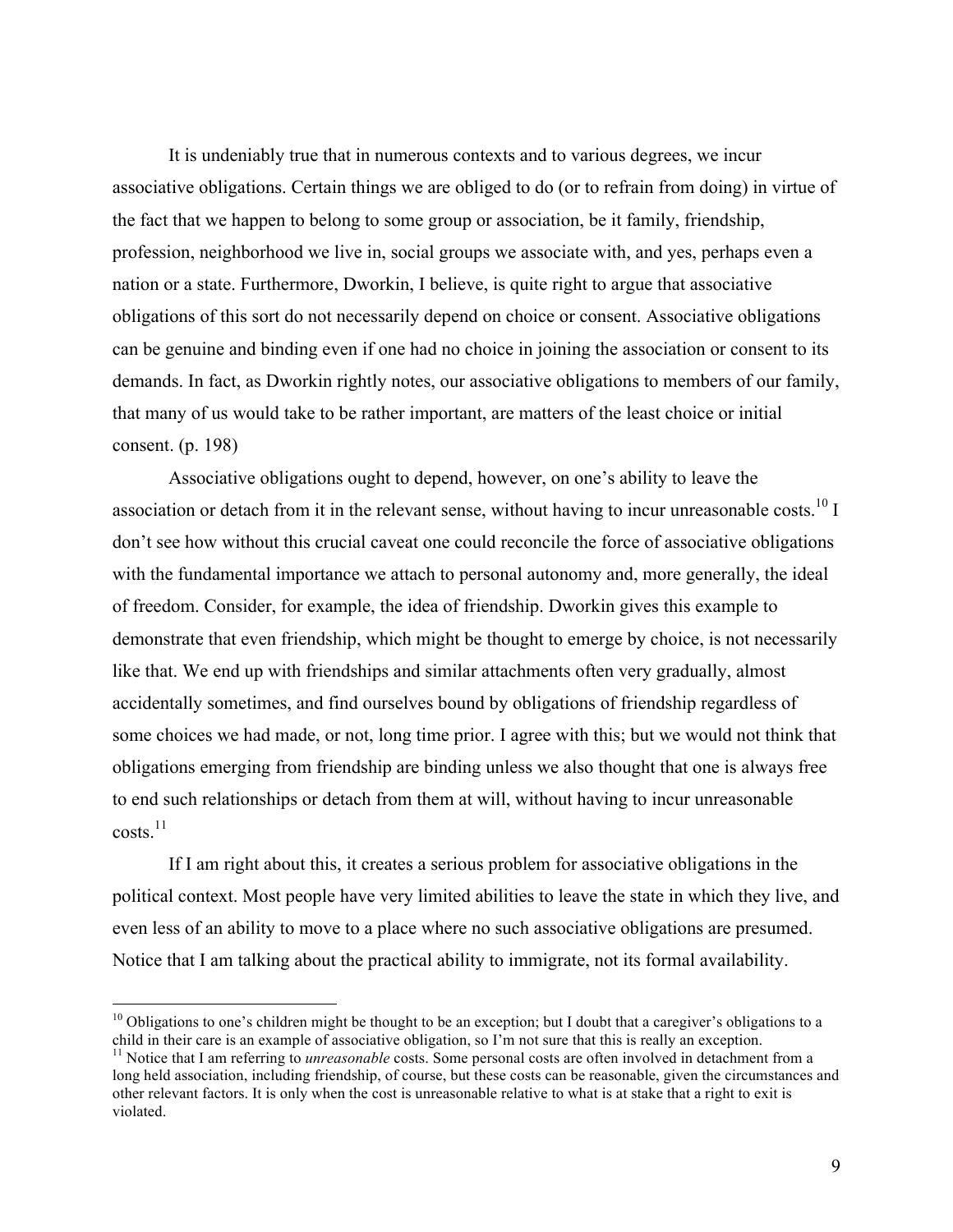Dworkin seems to hint at the idea that something like a right to emigrate may be regarded as a condition for the existence of associative obligations in the political context (p. 207), but even if we read such a condition into his views, it would not solve the problem. A right to emigrate does not guarantee one's actual ability to immigrate, to move to a different political community. For the vast majority of people in the world, immigration is not a real option, and for many it is a life-threatening ordeal that often fails. Sadly, more and more so in the present global political climate. In other words, the crucial question here becomes whether people can be assumed to have genuine associative obligations in the political context without having any meaningful right to exit. Dworkin seems to think that the answer is yes, but I suspect that many would deny this. I would, for sure; I think that any set of associative obligation, deriving from membership in a given association, is morally conditioned on the practical availability of a reasonable exit option.

Now of course things are often complicated and various subtleties need to be acknowledged. It may happen, for example, that as a member of an association you participate in its activities, you share the burden and reap the benefits for a while, and over time, your life becomes deeply entangled with the association, so much so, that you reach a point where it would no longer make any sense for you to contemplate departure or exit. I think that many of us feel that way about our academic careers. At some point it is just what your life is about, and no longer makes much sense for you to think that you can become something else. Would it mean that when you reach a point where exit is no longer a practical option, you lose your associative obligations? That would make no sense. The right answer here, I think, is that the continuing voluntary participation in the association over the years makes a moral difference; commitments that are assumed over the years in a voluntary manner may negate the condition of availability of exit. At some point, when you find yourself no longer able to leave, it is right to say that you have only yourself to blame, so to speak. But it is crucial to notice that even in these types of cases, the availability of exit would have had to be a real option for a while. Which is not the case in the political context.

I can see a possible objection here. Think of a miserably poor farming community, say in rural India, where nobody has any real options of living a different life, or doing anything other than what they, and generations of their ancestors, have been doing, that is, living the life of subsistence farmers. Still, one might think, the farmers have associative obligations to their farming community and fellow farmers. They may need to respect the traditions and practices of

10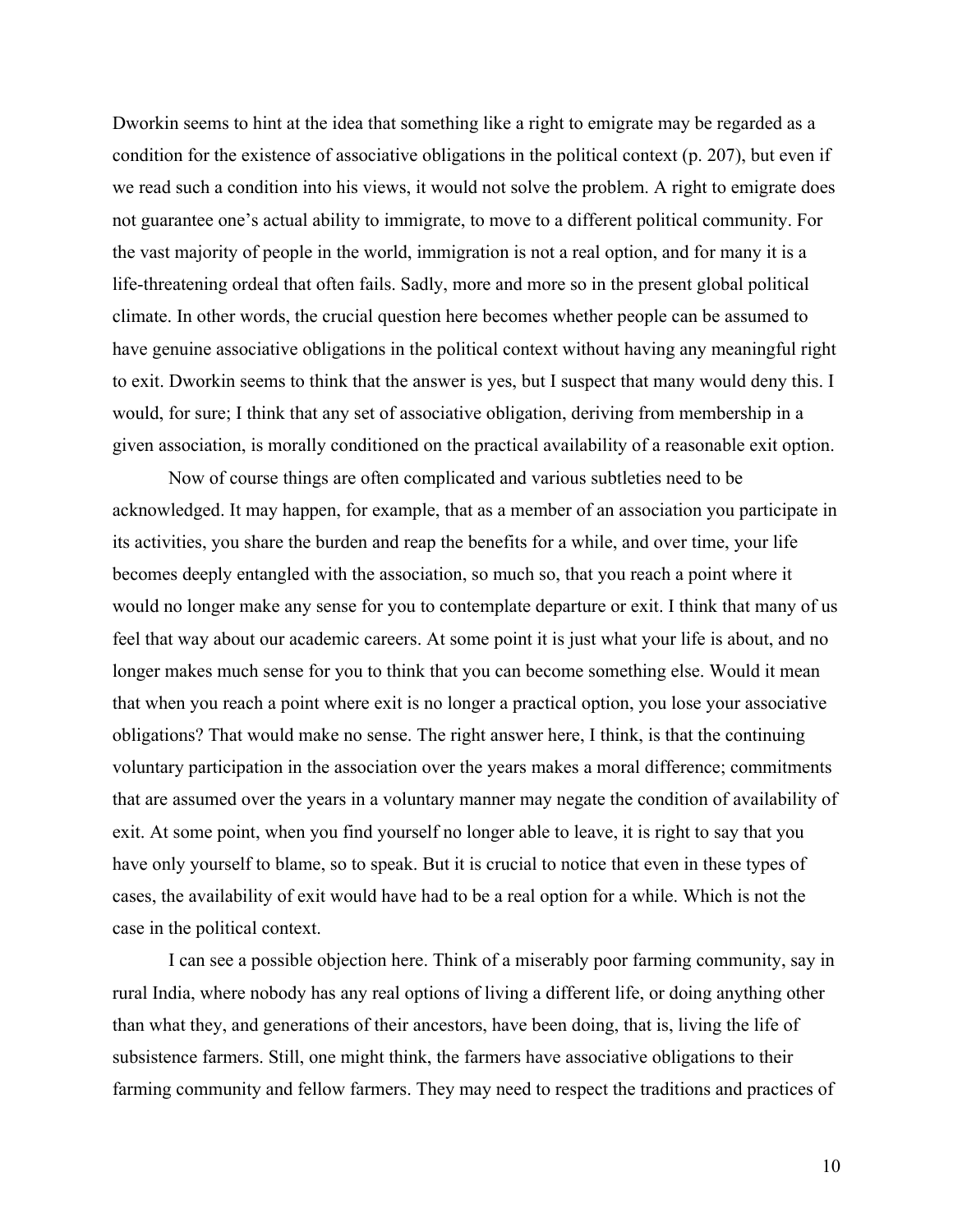the community that allow them to make a living, miserable as it is, to sustain, even if barely, their livelihood and communal life, and things like that. So perhaps a meaningful right to exit is not a condition for associative obligations. But I don't think that such examples disprove my point. On the contrary, I think that they teach us the lesson that we should be very careful with ascribing associative obligations to people just because they happen to be in a community, even if the communal life is beneficial under the circumstances. I am not denying that the poor farmers in my example have moral obligations to their fellow farmers and perhaps to their village and farming community. But it is not an associative obligation. People often have an obligation to help each other, particularly in dire need, but it doesn't mean that the source of the obligation is association with the relevant community. To have an associative obligation one needs to attach some value to the association itself, to take some pride in belonging, to regard the features that make up the community for what it is to be something positive, something that they have reasons to appreciate. When the community is made up of miserable necessity, and not much more, then talk of associative obligation seems to me totally misplaced. An obligation to help your fellow passengers in a capsized ship to board the lifeboat is not an associative obligation; it's just an obligation to help your fellow humans to survive.

You might think that it is too far fetched to deny that any associative obligations arise in the political context only because most people have no real option of leaving it, it might strike you as too radically cosmopolitan, perhaps. After all, most people who live in nation states tend to take pride in their national identity, they care more about members of their political community than they care about outsiders and members of other nations, and things like that. Needless to say, I would not want to deny the facts. Many, perhaps most, people in the world feel special attachments and special concern for members of their political communities. That's a fact. Perhaps it is also a fact that without these attitudes of special concern for one's political community, nation states would be much more difficult to sustain in a just and orderly fashion. Some minimal level of national solidarity may be conducive to all sorts of political goods, perhaps even to justice and fairness.<sup>12</sup> I am willing to assume all of this (well, up to a point, but that's not part of my argument here). My disagreement with Dworkin's views on these matters concern two main issues: first, it is very unclear to me why would these associative obligations in the political context or elsewhere depend on a commitment to integrity. Consequently, I also

 <sup>12</sup> See, for example, D. Miller, *On Nationality* (Oxford, 1995) & *Strangers in Our Midst* (Oxford, 2016).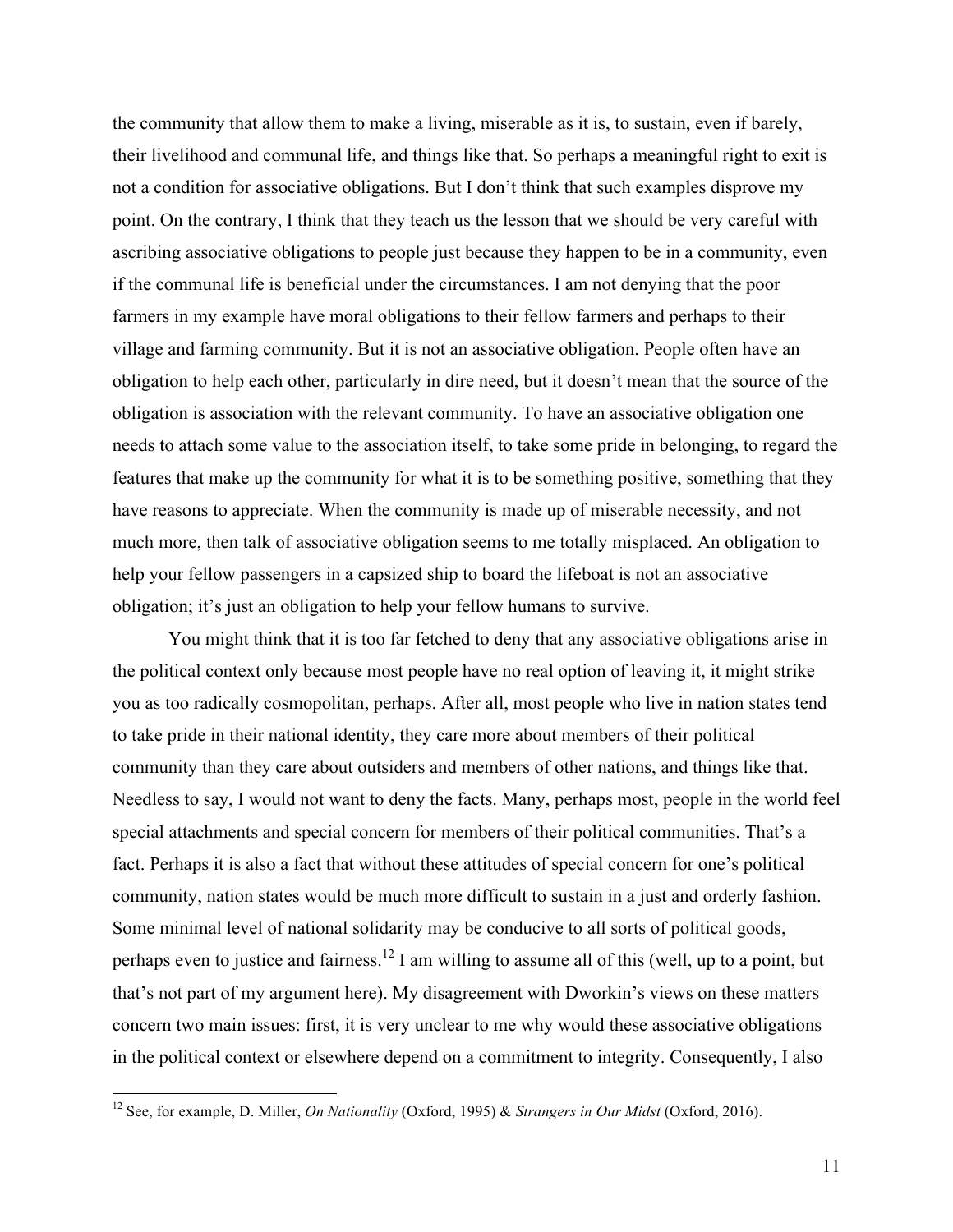want to deny the very close ties Dworkin forges between political legitimacy and political obligations.

Let us proceed, assuming that I am wrong to claim that associative obligations are conditioned on a robust right to exit; suppose there is no particular difficulty in accepting Dworkin's idea that membership in a state comes with a whole bunch of associative obligations, at least when the four conditions he lists are fully satisfied.<sup>13</sup> Still, that would not explain the role of integrity in rendering these associative obligations morally significant. In fact, the role of integrity here seems particularly puzzling. Suppose that by the fact that I am a US citizen, reside and work here, I incur some obligations to my fellow Americans, associative obligations I do not owe to members of other political communities. Why would these obligations, whatever exactly they are, depend on some general commitment of American society to be guided by laws and political principles that are morally coherent? They would depend, presumably, on commitment to justice and fairness; If American society was profoundly unjust or morally corrupt then perhaps any putative associative obligations I might have had would be undercut. But why would I have to think that my associative obligations to fellow Americans depend on a commitment to integrity?

The question about the connection between associative obligations and integrity is not confined to political communities. In fact, I could not think of any example where this connection might hold. Think about our academic communities, for example. Surely we have a bunch of associative obligations to the university we work in, and to the wider academic community in our respective fields, perhaps even to academia generally. We have obligations to academic honesty, to the pursuit of truth and innovation, to freedom of expression, to mentoring our students, and all sorts of things like that. Why would any of these obligations depend on an aspiration to see our academic institutions as if they speak with one voice, subsumable under a morally coherent world view? I just fail to see the connection here. And I fail to see it in the political context. People can feel that they have special associative obligations to their fellow Americans even if they have very different and deeply irreconcilable views about that it means to be an American or why it matters to them. I am writing this lecture in Israel, where questions of

 $13$  Or, alternatively, we can construe Dworkin's argument here in a modal version: assume that there is a world in which residents of states have an adequate right of exit; and assume that in this possible world, people would have associative obligations arising from their commitment to integrity; ergo, integrity is valuable. As I try to demonstrate in the text, even this possible world argument won't work, because there is no such tight connection between integrity and associative obligations.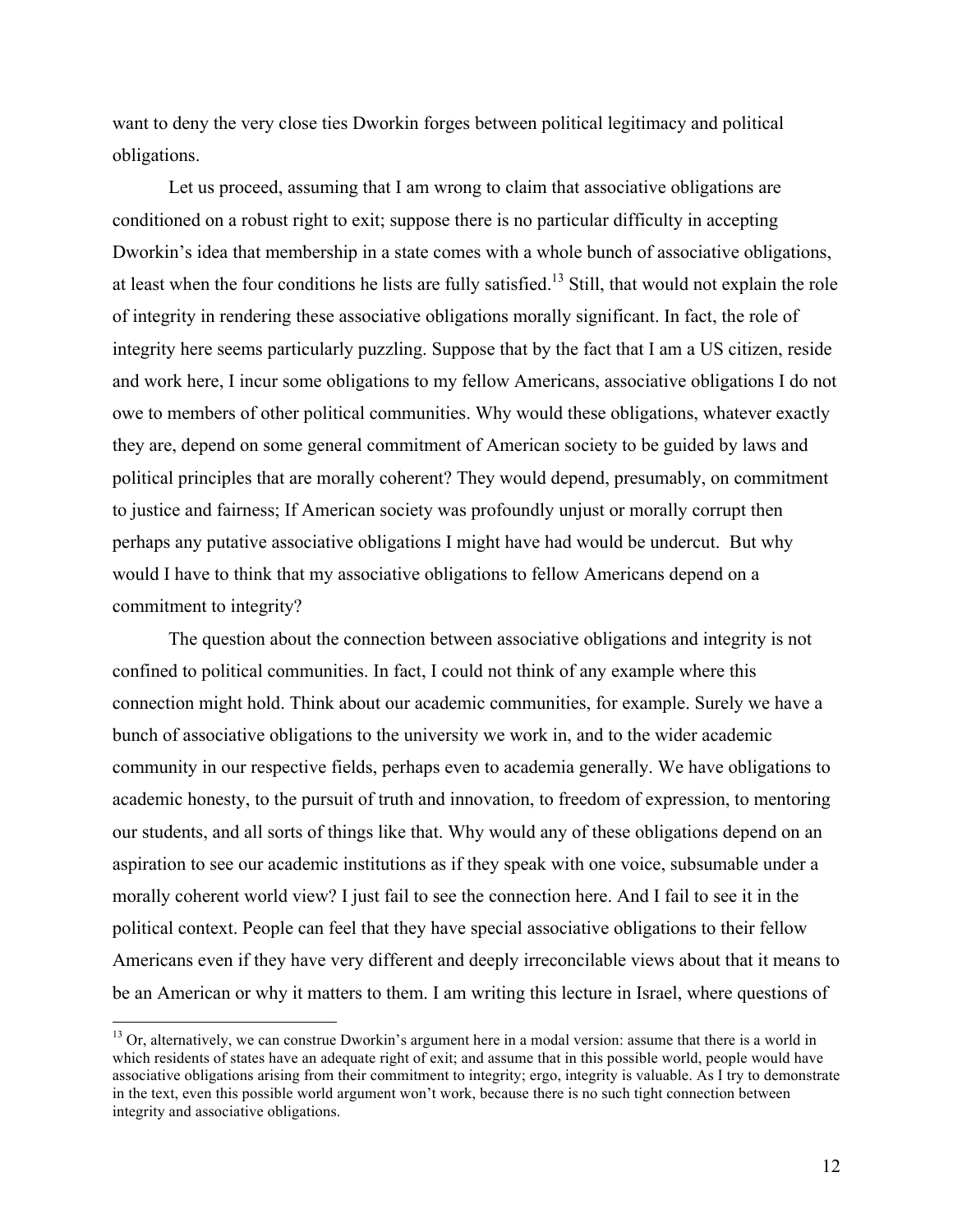national identity loom large and in ways that are very closely tied to the political legitimacy of the state of Israel, its laws and policies. Jews in this country are deeply divided about what it means to be a Jew, or a Zionist, and why it matters to them. A significant segment of the population regards their Jewish identity in religious terms, and cannot conceive of any other; another significant segment of the population rejects the religious grounding of their identity and regards it as a matter of ethnicity; others see it as shared history, and still others, as no more than coincidence of birth, language, and personal attachments. These different views imply very different conclusions about laws and policies; but there is no integrity here. There is no morally coherent view that can subsume these deeply divided views about Jewish identity under anything that one moral agent could possibly endorse. And yet, I don't see how this lack of integrity undermines the associative obligations of Jewish Israelis, as such. They all care about their country (perhaps a bit too much sometimes), they care about their fellow (Jewish!) citizens and they certainly acknowledge that they have associative obligations as Israelis. And whatever holds about these fundamental issue of identity also holds about other matters of principle and value. I picked the example of national identity because it would seem to have something to do with the kind of things that make a political community distinct. If you think that on matters of product liability or compensation for emotional damages in tort law the connection between associative obligations and integrity is somehow more obvious, I must admit that I just fail to see that.

Dworkin says that a commitment to integrity makes for a true community. Perhaps, but calling it "true" does not make it morally attractive. The main moral concern with the value of integrity is that it is very difficult to reconcile with the value of pluralism. Consider, again, our academic community. I think that I am very committed to my academic community, and I take pride in this association, but the last thing that I would want is for the community to speak with one voice. On the contrary, whenever I see a memorandum sent around by my university president, speaking as if she expresses the ethical voice of the entire "Cornell community", even if I agree with the content of what she says, I feel more discomfort than pride. You cannot say that you really value pluralism and reasonable disagreement and yet you speak on behalf of all us. Respect for genuine pluralism and reasonable disagreement does not sit comfortably with integrity; if a community purports to speak with one voice, broad and principled as it may be, inevitably some voices are going to be excluded or marginalized.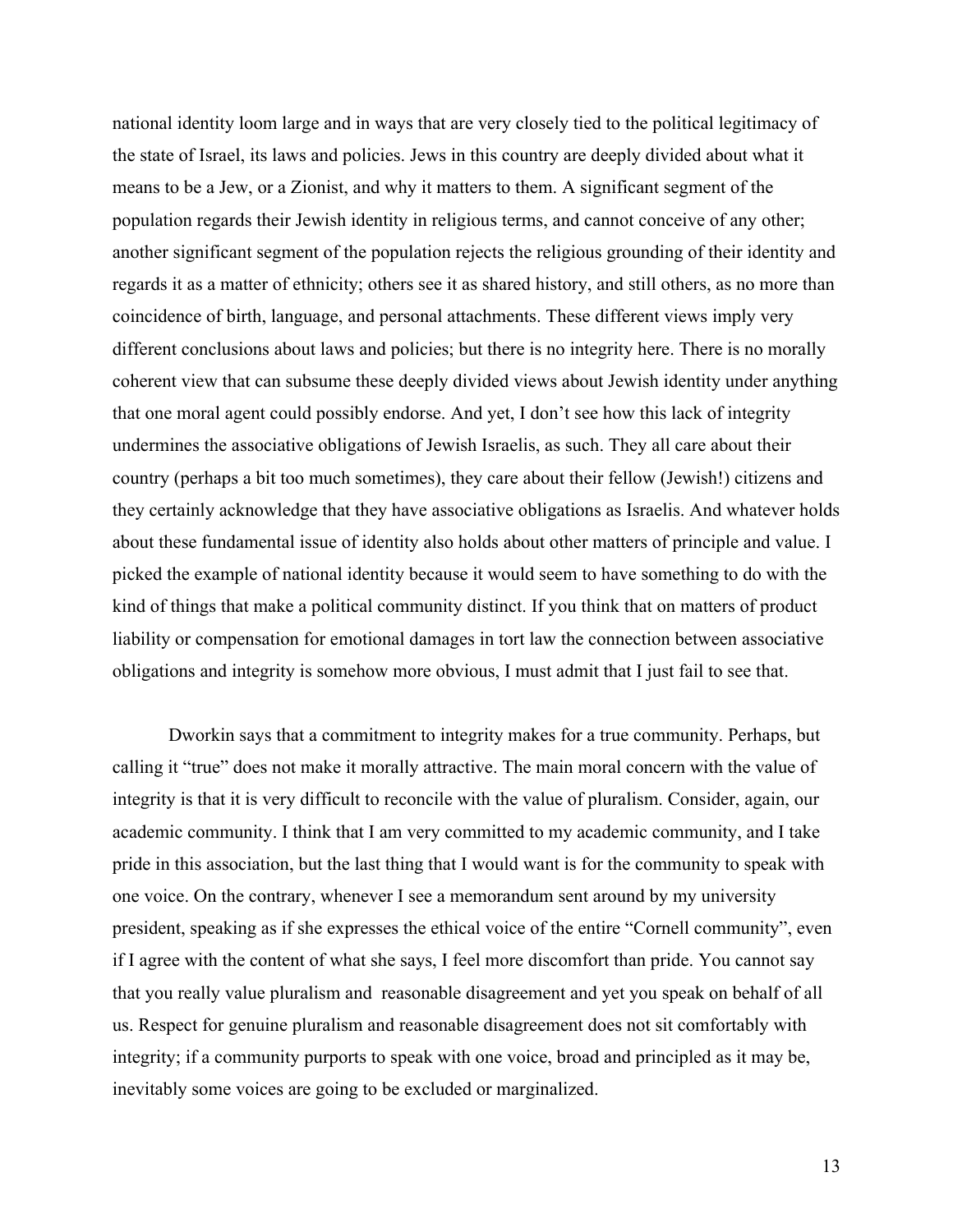And this, of course, is much more important in the political context. Remember that Dworkin confines his claims about the virtue of integrity to non-ideal theory, to the world as it is, messy, fragmented, and often deeply divided on matters of principle and value. Integrity has to confront the fact of pluralism. It seems to me that integrity can only confront genuine pluralism by asking us to ignore it. It asks judges and other officials in charge of interpreting our laws to treat them as if they express a unified moral voice. But the truth is that there is no unified moral voice that can possibly incorporate the values that are fundamentally important to, say, devout Catholics and liberal atheists; or to Orthodox Jews and socialists; or to socialists and Neo-Liberal capitalists. Some world views are so deeply at odds that the idea of speaking with one voice between them is laughable. We inhabit a world in which these deeply conflicted views are held by significant segments of the population, which means that we need to get along somehow, despite the profound disagreements about matters of value. And we have to get along in ways that are just and fair, while respecting our differences as much as possible. It is very difficult to see how commitment to integrity is going to be helpful. Justice requires respect for pluralism, not speaking in one voice.

Since we are talking about justice here, let me pile on top of this another serious concern I have about the value of integrity. It is a concern about integrity's pull towards conservativism. Dworkin is quite clear and candid about it, suggesting that even when justice requires a departure from the past, maybe even a radical departure from long held communal values, integrity still weighs in, and has some moral significance. He gives the example of a traditional community (or rather, we should say, traditionally patriarchal and sexist) where a young woman needs the blessing of her father to chose her husband. Suppose we agree, Dworkin says, that all things considered, this tradition is not binding on the daughter, that she would be justified in defying her father's wishes. Still, Dworkin says, "a daughter who marries against her father's wishes in this version of the story<sup>14</sup>, has something to regret. She owes him at least an accounting, and perhaps apology,…." (p. 205). Oh well, let us be kind and assume that Dworkin would not have chosen this unfortunate example writing these days. The problem is, however, that the example doesn't matter, the idea remains. And the idea is that integrity is inherently conservative because it attaches considerable weight to the way things are, and have been for some time. We should

<sup>&</sup>lt;sup>14</sup> The version of the story Dworkin refers to here is that the community does not regard women, generally, as morally inferior. Nevertheless, paternalistic sexism is still sexism, and Dworkin does not deny this.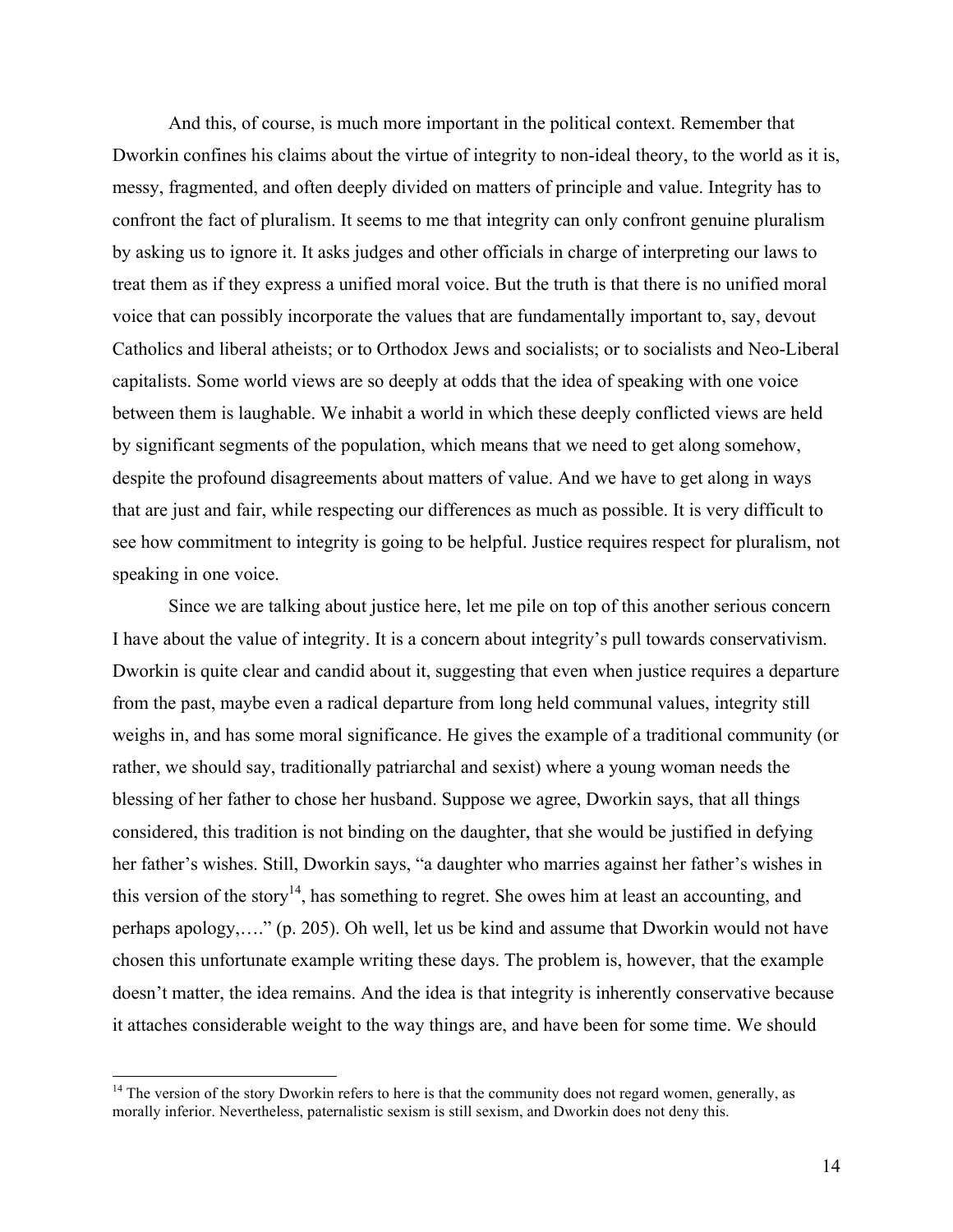make our laws and policies coherent with past decisions and commitments, as best we can. Which is to say that one's obligations arising from considerations of integrity "arise from the historical fact that his community has adopted that scheme, which is then special to it, not the assumption that he would have chosen it were the choice entirely his." (p. 211) In other words, integrity is inherently titled towards the past, towards long held principles the community holds dear, even if those principles are far from ideal and not as just as they could have been.

I would not want to deny that many people feel the way Dworkin does about values of tradition and the importance of making social changes incremental, continuous, as much as possible, with past traditions. I do not share this sentiment, and if that makes me a radical, I am proud to be one. The past weighs on us too much anyway, without moral help; morally speaking, I think that the only relevant consideration here is the one that tells against frustrating *legitimate* expectations. If and when people's expectations against change are not quite legitimate to begin with, there is no moral cost to an abrupt or radical departure from the past.<sup>15</sup> A sexist cannot complain that it's wrong to depart abruptly from past sexist practices because they were so deeply engrained in our cultures for centuries. To the extent that integrity councils against this, so much the worse for integrity.

If you are sympathetic to my critical points so far, you should be receptive to my next set of thoughts, concerning the connections between integrity and political legitimacy. Since we have already seen that the connection between integrity and associative obligations is rather tenuous, one would have thought that there are two separate issues to consider here. One question is whether political obligation can be grounded in associative obligations; the other question is whether a commitment to integrity is in any way necessary for political legitimacy. Dworkin is very clear, however, in explicitly rejecting a separation between these two issues. His argument is based on the premise that political legitimacy, by which he understands the justified use of coercive force, holds in virtue of the moral obligation to obey the laws. As he puts it: "A state is legitimate if its constitutional structure and practices are such that its citizens have a general obligation to obey political decisions that purport to impose duties on them." (p. 191)

 $15$  I do not deny that there are many contexts in which there is a legitimate expectation to have things remain as they are. When I sit in a café that fills up, I can legitimately expect to keep sitting there for a while, even if somebody who needs my chair comes along. Similarly but much more importantly, of course, if you happen live somewhere you can legitimately expect to keep living there, regardless of others' needs or interests. So there are many context in which it's totally OK for people to expect things to continue as they are. But these expectations are morally relevant only when they are actually legitimate.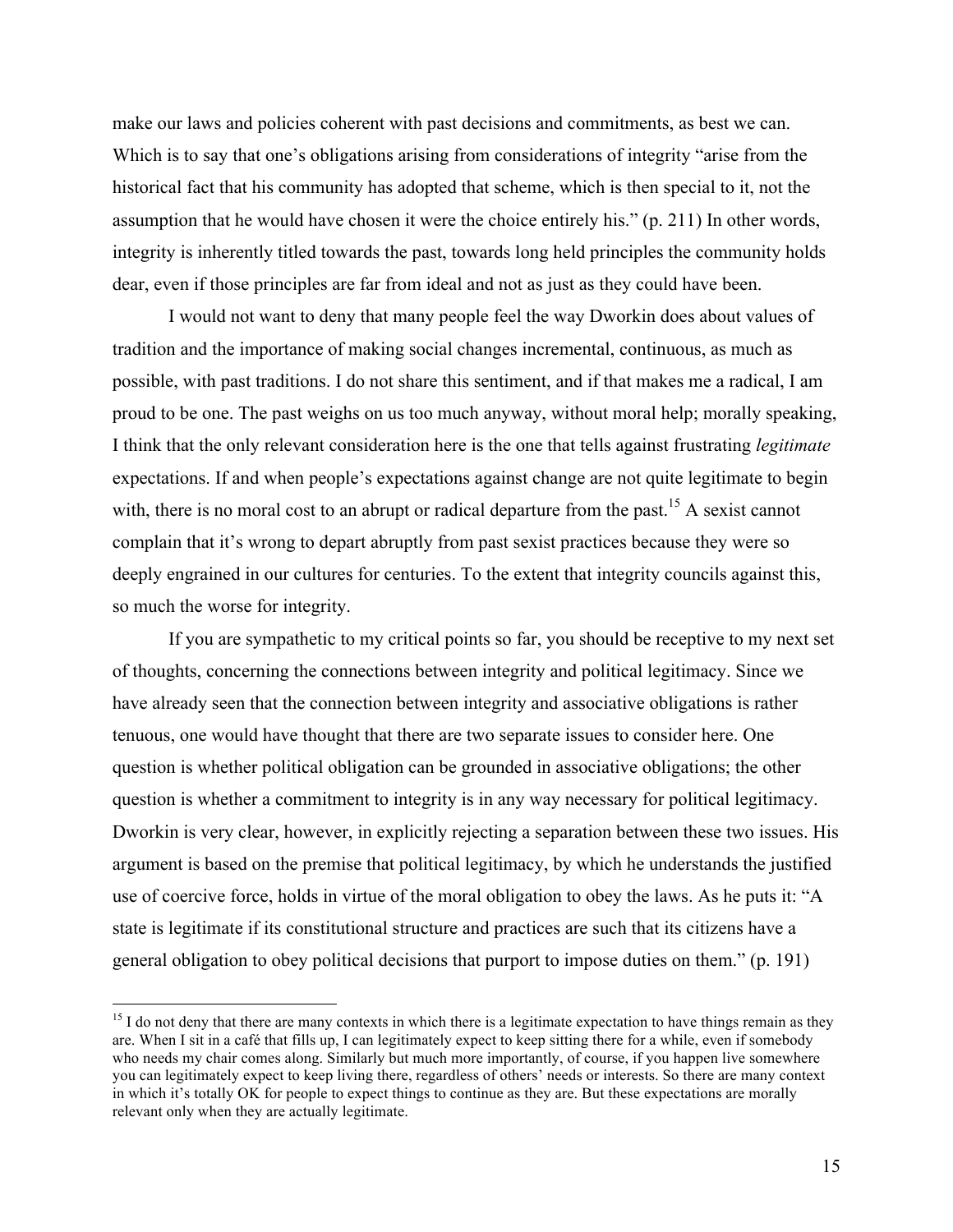Once again, integrity is the glue holding these ideas together; "[P]olitical obligation is then not just a matter of obeying discrete political decisions of the community one by one, as political philosophers usually represent it. It becomes a more protestant idea: fidelity to a scheme of principle each citizen has a responsibility to identify, ultimately for himself, as his community's scheme." (p. 190). Dworkin's point here is that we need to broaden our conception of political obligation in order to see its close affinity with political legitimacy. Political obligation is not simply the general pro tanto obligation to obey the laws of our country; it is the much broader obligation or, rather, moral commitment, to comply with the underlying scheme of principles that our laws purport to implement. And this is why Dworkin is able to claim that only what he calls a true community, that is, a community committed to integrity, acknowledging associative obligations that flow from it, satisfies all the conditions that render its political authority legitimate. Well, Dworkin is quite right to claim that this is a very protestant idea. It asks us to regard our laws not simply as decisions of various practical authorities on what ought to be done, but as reflecting an ongoing interpretative endeavor, by legislatures, courts and other political actors, aiming to implement the best coherent set of principles that the community is committed to by its past political decisions.

Obviously, this argument depends on the value of integrity and the great importance Dworkin attaches to it. Though I have to say that the argument would baffle many philosophers who work on political obligation, leaving them to wonder, for example, whether in political communities, perhaps democratic and otherwise just, which would not qualify as "true communities", there is no general obligation to obey the law? But I will set these difficulties aside, and focus on one crucial question here, whether Dworkin is right to assume such a tight connection between political obligation and political legitimacy. The reason to be doubtful about it becomes clear if you think that it is quite possible, morally speaking, that we do not actually have a general moral obligation to obey all laws. Philosophical anarchism, as this view has been labeled, would not reject the possible legitimacy of political authority. On the contrary, philosophical anarchism is premised on the idea that political authority can be legitimate, and purports to show that even in legitimate regimes, our moral obligations to obey laws is not quite general, it does not apply to all laws or to all subjects of the law. Now of course you may reject philosophical anarchism, you may think that a general moral obligation to obey the law is possible, at least under certain conditions. Nevertheless, we have no reason to assume that the